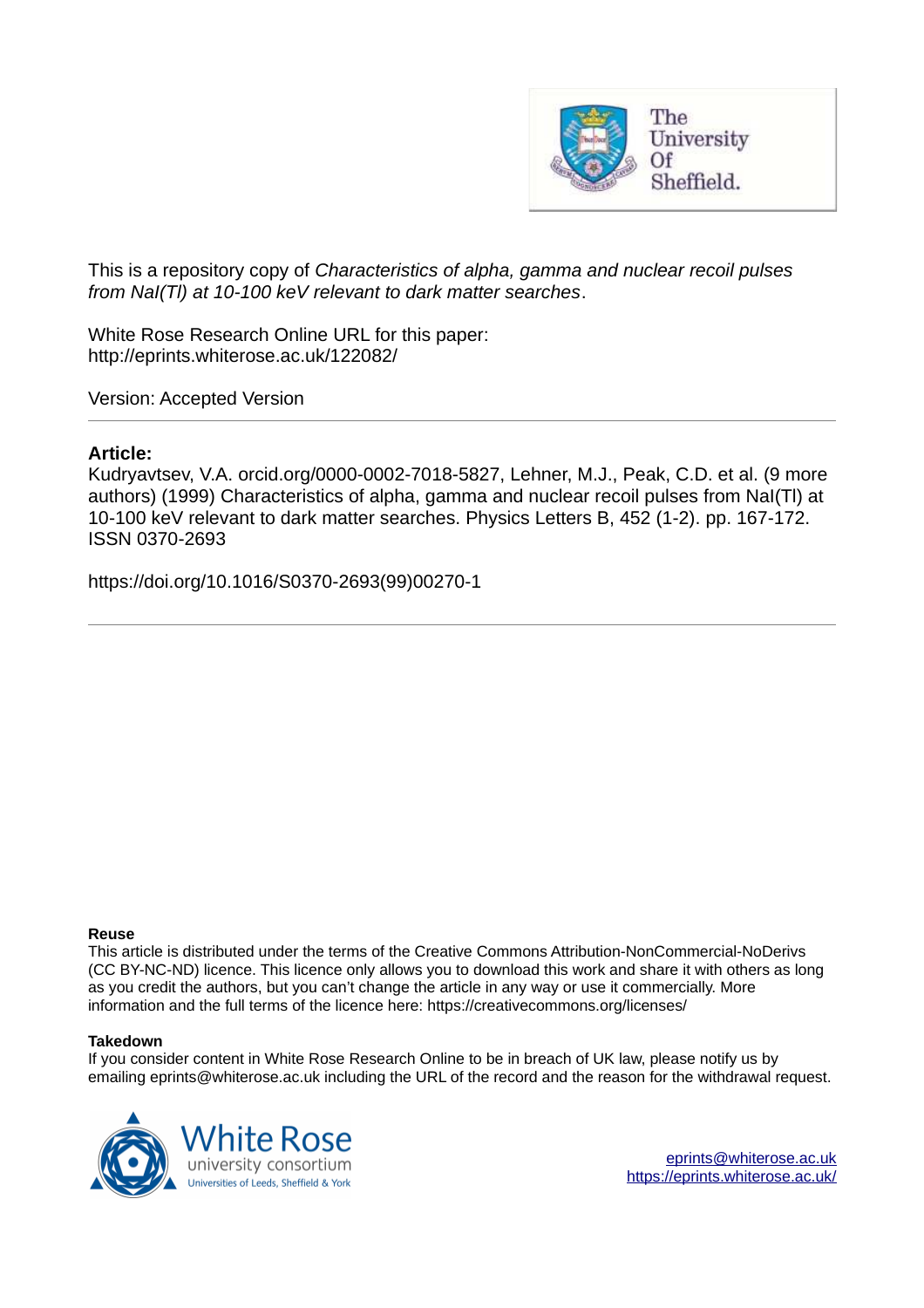# Characteristics of Alpha, Gamma and Nuclear Recoil Pulses from NaI(Tl) at 10-100 keV Relevant to Dark Matter Searches

V.A.Kudryavtsev<sup>a</sup>, M.J.Lehner<sup>a</sup>, C.D.Peak<sup>a</sup>, T.B.Lawson<sup>a</sup>, P.K.Lightfoot<sup>a</sup>, J.E.McMillan<sup>a</sup>, J.W.Roberts<sup>a</sup>, N.J.C.Spooner<sup>a</sup>,  $D.R.Tovey<sup>a</sup>, C.K.Ward<sup>a</sup>, P.F.Smith<sup>b</sup>, N.J.T.Smith<sup>b</sup>$ 

<sup>a</sup> Department of Physics and Astronomy, University of Sheffield, Sheffield S3 7RH, UK  $b$  Rutherford Appleton Laboratory, Chilton, OX11 0QX, UK

## Abstract

Measurements of the shapes of scintillation pulses produced by nuclear recoils, alpha particles and photons in NaI(Tl) crystals at visible energies of 10-100 keV have been performed in order to investigate possible sources of background in NaI(Tl) dark matter experiments and, in particular, the possible origin of the anomalous fast time constant events observed in the UK Dark Matter Collaboration experiments at Boulby mine [\[1](#page-5-0)]. Pulses initiated by X-rays (via photoelectric effect close to the surface of the crystal) were found not to differ from those produced by high-energy photons (via Compton electrons inside the crystal) within experimental errors. However, pulses induced by alpha particles (degraded from an external MeV source) were found to be ∼ 10% faster than those of nuclear recoils, but insufficiently fast to account for the anomalous events.

PACS: 29.40Mc, 14.80 Ly Keywords: Scintillation detectors; Dark matter; WIMP; Radioactive sources; Pulse-shape discrimination

Corresponding author: V. A. Kudryavtsev, Department of Physics and Astronomy, University of Sheffield, Hicks Building, Hounsfield Rd., Sheffield S3 7RH, UK Tel: +44 (0)114 2224531; Fax: +44 (0)114 2728079 E-mail: v.kudryavtsev@sheffield.ac.uk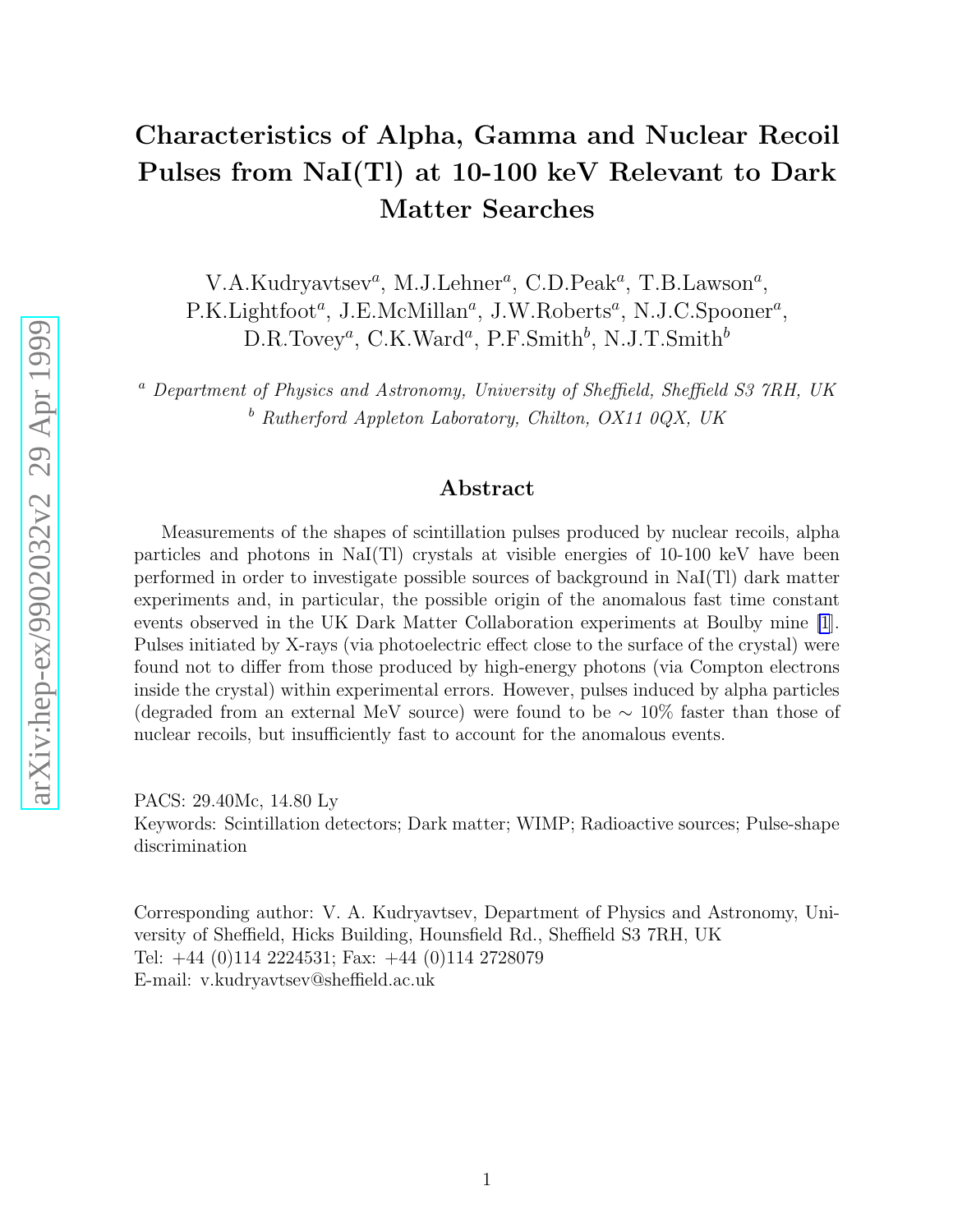### 1. Introduction

Several NaI-based experiments searching for Weakly Interacting Massive Particles (WIMPs), as possible constituents of galactic dark matter, use pulse-shape discrimination to separate the nuclear recoil signals expected from WIMP elastic scattering from electron recoils due to gamma background (see for example [\[2, 3](#page-5-0), [4\]](#page-5-0)). The feasibility of this technique arises because pulses initiated by nuclear recoils in NaI(Tl) are known to be typically 30% faster than those due to electron recoils [\[3, 5, 6](#page-5-0)]. In each case the integrated scintillation pulses can be adequately fitted by assuming an exponential decay of time constant  $\tau$ . The resulting distribution of  $\tau$ , can be approximated by a gaussian in ln(τ). The shape of the pulses can then be characterised by the mean value of  $\tau$ ,  $\tau_o$ , inthe gaussian [[3](#page-5-0)]. The difference between  $\tau_o$  values for nuclear and electron recoils is of the order of 30% for measured energies above 20 keV, decreasing almost to zero at 2 keV. This difference, divided by the distribution width, is a measure of the discrimination which can be improved by optimising the crystal operating temperature [\[1](#page-5-0)].

Assuming operation of the technique at energies higher than ∼4 keV[[1, 3](#page-5-0)] then, apart from gammas, other potential sources of background are neutrons and alpha particles. Neutron interactions are expected to yield events indistinguishable from WIMP interactions (hence neutrons are usually used to determine the response of NaI to nuclear recoils since neutron scattering on nuclei is similar to WIMP scattering in terms of nuclear recoil generation). However, neutron background can be sufficiently suppressed by shielding the detectors from neighbouring radioactivity and using deep underground sites to avoid neutrons from cosmic-ray muons. In the case of alpha particles any background at low energies cannot arise from the likely small contamination of uranium and thorium in NaI(Tl) because the alphas from uranium and thorium decay chains have energies exceeding 1 MeV. However, high energy alphas from activity in surrounding materials potentially may penetrate into the crystal and deposit energy in the surface layers. Their path in the sensitive surface layer of a crystal, and hence their energy deposition, can then be small depending on the point of their production. Thus such alphas could be responsible for background events and may be responsible for the anomalous fast time constant events (pulses faster than recoil-like pulses) observed in UKDMC NaI(Tl) experiments undertaken at Boulby mine[[1, 7](#page-5-0)].

In this paper we report characterisation of the shape of pulses induced by neutrons, alphas and electron recoils in NaI(Tl) in order to investigate possible sources of background in NaI(Tl) dark matter experiments. Similar measurements have been performed previouslyin  $\text{Na}(T)$  (see, for example, [[2, 3](#page-5-0), [5\]](#page-5-0) and references therein). However, presented here are results obtained with a single  $\text{NaI(Tl)}$  crystal at low energies (10-100 keV), allowing direct comparison of the pulses induced by the different particles in the energy range of prime interest for dark matter experiments.

#### 2. Experimental set-up and analysis technique

Measurements were performed using a Hilger Analytical Ltd. unencapsulated NaI(Tl) crystal of dimensions 2 inch x 2 inch diameter cooled, using a purpose-built copper cryo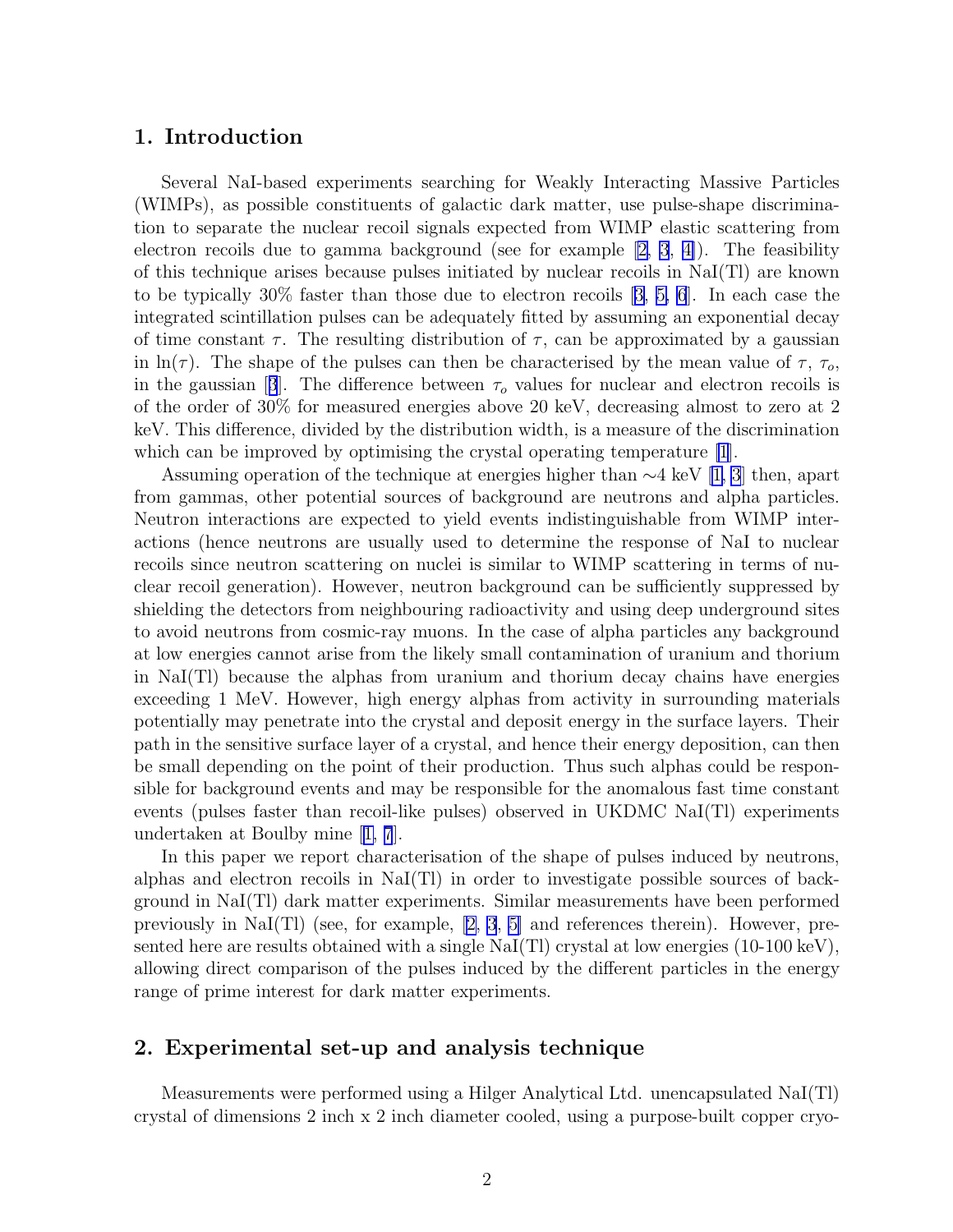stat, to 11<sup>o</sup>C with control so that variation did not exceed 0.5<sup>o</sup>C. Further details of the apparatus can be found in[[8, 9](#page-5-0)]. The temperature chosen was close to that of the crystals used in the UK Dark Matter Collaboration (UKDMC) experiments at Boulby mine[[1, 7](#page-5-0)]. The crystal was viewed through a pair of silica light guides by two 3-inch ETL type 9265 photomultiplier tubes (PMTs). Integrated pulses from the PMTs were digitised using a LeCroy 9430 oscilloscope driven by a Macintosh computer running Labview-based data acquisition software identical to that used with the UKDMC dark matter detectors. The digitised pulse shapes were passed to the computer and stored on disk. For the final analysis the sum of the pulses from two PMTs was used. The apparatus was found to yield a total light output corresponded to ∼5.5 photoelectrons/keV.

Energy calibrations for the tests were performed with a  ${}^{57}Co$  gamma source (122 keV). A <sup>60</sup>Co gamma source was used to obtain pulse shapes from high-energy gammas. These gammas undergo Compton scattering inside the crystal producing electrons which deposit energy measured by the detector. To measure the shapes of the integrated pulses induced by nuclear recoils (sodium and iodine), the crystal was irradiated by neutrons from a <sup>252</sup>Cf source. Neutron energies were decreased by shielding the source with a 4 cm thick lead block. All aforementioned sources were placed outside the copper vessel containing the crystal, light guides and PMTs. An <sup>241</sup>Am source was used to irradiate the crystal with alpha particles. However, since the path length of alphas does not exceed tens of microns the source was attached to the bare cylindrical face of the crystal inside the cryostat. To decrease the energy of the alphas down to the keV range of interest a few, thin  $(\sim 10 \ \mu m)$ , layers of plastic were placed between the source and the crystal. The 60 keV gamma-line from the <sup>241</sup>Am source also allowed independent energy calibration of the detector and measurement of the shape of the pulses initiated by electrons near the crystal surface. Such electrons are produced via the photoelectric effect.

Analysis was performed, using the procedure described in[[3\]](#page-5-0), by fitting an exponential to each integrated pulse to obtain the index of the exponent,  $\tau$  - faster pulses (due to nuclear recoils, for example) having smaller values of  $\tau$ , than slower pulses such as from gammas. For each experiment histograms were generated of the number of detected events versus the value of  $\tau$  - referred to here as  $\tau$ -distributions. The  $\tau$ -distributions are known to be dependent on the measured energy. To reduce such dependence the energy range (0-100 keV) was subdivided into energy bins of 10 keV width. We note that the energy threshold was about 10 keV. As shown in [\[3](#page-5-0)] (see also references therein) the  $\tau$ distribution for each population of pulses can be approximated by a gaussian in  $\ln(\tau)$  (for a more detailed discussion of the distributions see [\[8](#page-5-0)] and references therein):

$$
\frac{dN}{d\tau} = \frac{N_o}{\tau\sqrt{2\pi}\ln w} \cdot \exp\left[\frac{-(\ln \tau - \ln \tau_o)^2}{2(\ln w)^2}\right] \tag{1}
$$

The  $\tau$ -distributions were fitted with a gaussian in  $\ln(\tau)$  with several free parameters as follows. In the case of events from the  ${}^{60}Co$  gamma source a 3-parameter fit was used with free parameters  $\tau_o$ , w and  $N_o$ . In the experiments with the <sup>252</sup>Cf neutron source both neutrons and gammas (from the source as well as from local radioactivity) were detected. The resulting  $\tau$ - distribution can thus be fitted with two gaussians. However, the parameters  $\tau_{o\gamma}$  and w for events initiated by gammas (effectively by Compton electrons) are known from experiments with the  ${}^{60}Co$  gamma source. Assuming the value of w (called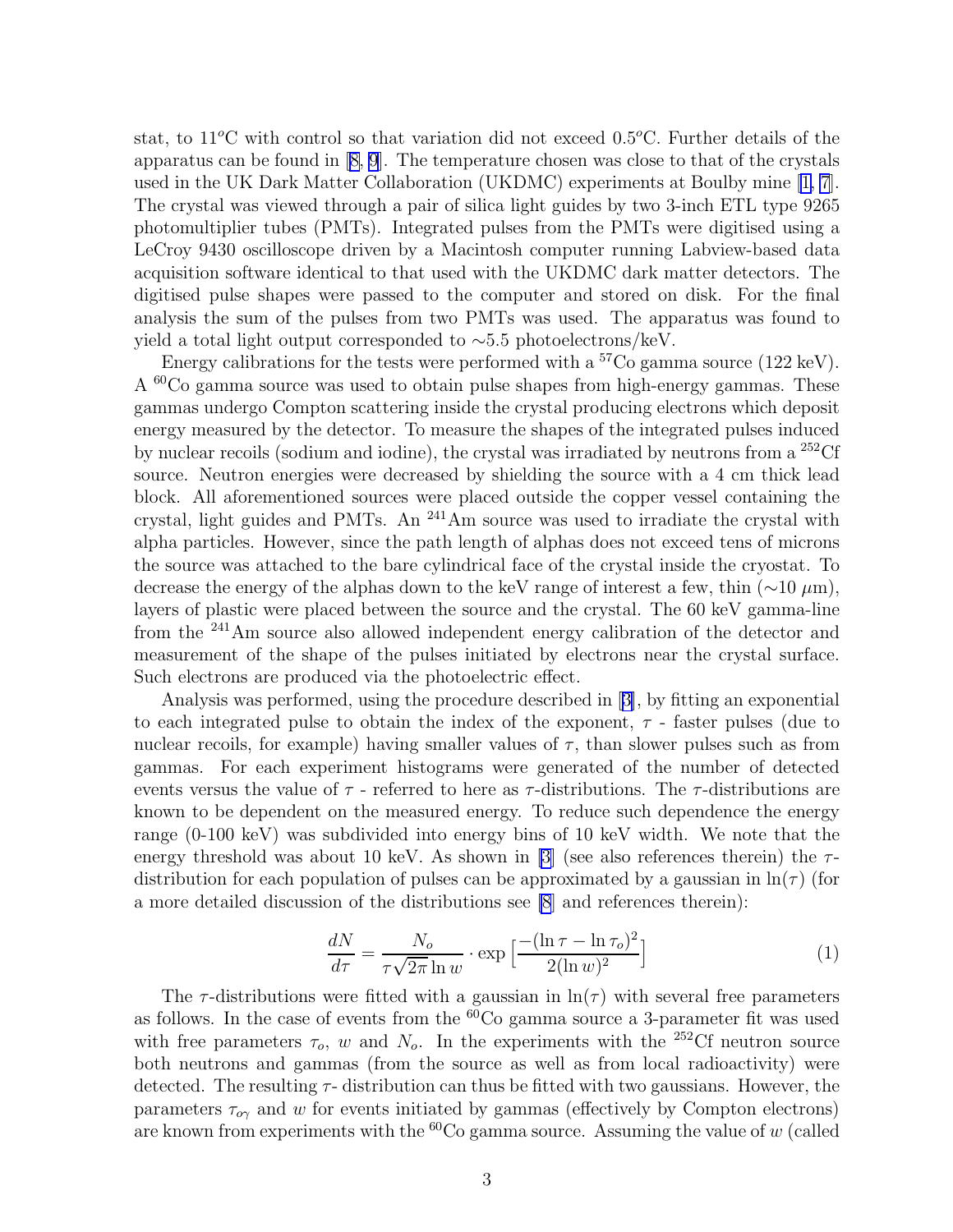the width parameter) for the neutron distribution (where the pulses are due to nuclear recoils) is the same as that of the gamma distribution, since the width is determined mainly by the number of photoelectrons, again a 3-parameter fit can be applied. In this case the free parameters are: number of neutrons,  $N_{on}$ , number of gammas,  $N_{or}$ , and the mean value of the exponent for the neutron distribution,  $\tau_{on}$ . In practice, for direct comparison of the gamma distributions obtained with different sources, the  $\tau$ -distribution of gamma events measured with the gamma source was used, instead of the gaussian fit, to approximate the distribution of gamma events measured with the neutron source.

In experiments with the alpha source both alphas and gammas were detected. To approximate the resulting distribution, we again used the  $\tau$ -distribution of the gamma events measured with  ${}^{60}Co$  gamma source and a gaussian fit to the alpha distribution with 3 free parameters: number of alphas,  $N_{\alpha\alpha}$ , number of gammas,  $N_{\alpha\gamma}$ , and the mean value of the exponent of the alpha distribution,  $\tau_{\alpha\alpha}$ . Furthermore, by making use of the 60 keV X-rays from the <sup>241</sup>Am alpha source it was also possible to evaluate  $\tau_{oX}$ , attributed to pulses due to X-ray events initiated via the photoelectric effect near the surface of the crystal. Finally, to compare the 4 populations of events (initiated by gammas, neutrons, alphas and X-rays), we compared the values of  $\tau_{\alpha\gamma}$ ,  $\tau_{\alpha\alpha}$ , and  $\tau_{\alpha X}$ .

#### 3. Results and discussion

Measured  $\tau$ -distributions for events in two example energy bins are plotted in Figure 1a (30-40 keV, alpha source), 1b (55-65 keV, alpha source), 1c (30-40 keV, neutron source) and 1d (55-65 keV, neutron source). Plus signs show the data collected with the aforementioned sources. Open squares correspond to the data collected with the  ${}^{60}Co$ gamma source normalised using the best fit procedure. Dotted curves show the fits to the neutron (alpha) distributions.

Data collected with the gamma source (squares in Figure 1) match well the right-hand parts of distributions obtained with the neutron or alpha sources (these parts correspond to gamma events detected in the experiments with the neutron or alpha sources). This is true also for the 55-65 keV range with the alpha source where the gamma (right-hand) part of the  $\tau$ -distribution is dominated by X-rays from the <sup>241</sup>Am source. The amplitude of the right-hand peak at 55-65 keV (Figure 1b) is several times more than that at 30-40 keV (Figure 1a) (note the logarithmic scale of the y-axes), showing the presence of the strong 60 keV line superimposed on the background due to Compton electrons. This means that the  $\tau$ -distribution, and hence the basic shape of the pulses due to the X-rays, does not differ from that of the Compton electrons initiated by high-energy gammas. It is clear also that the positions of the left-hand peaks in the experiment with the alpha source (Figures 1a and 1b) are shifted to the left with respect to the positions of the left-hand peaks in the experiment with the neutron source (Figures 1c and 1d, respectively). This is an indication that  $\tau_{\alpha}$  is less than  $\tau_{\alpha}$  and, hence, the pulses due to alphas are faster than the pulses due to nuclear recoils (note that it was shown in[[5, 8\]](#page-5-0) that pulses due to sodium recoils are indistinguishable from those initiated by iodine recoils at all energies of interest).

Figure 2 shows the fits to the  $\tau$ -distributions from the gamma- (solid curve), neutron-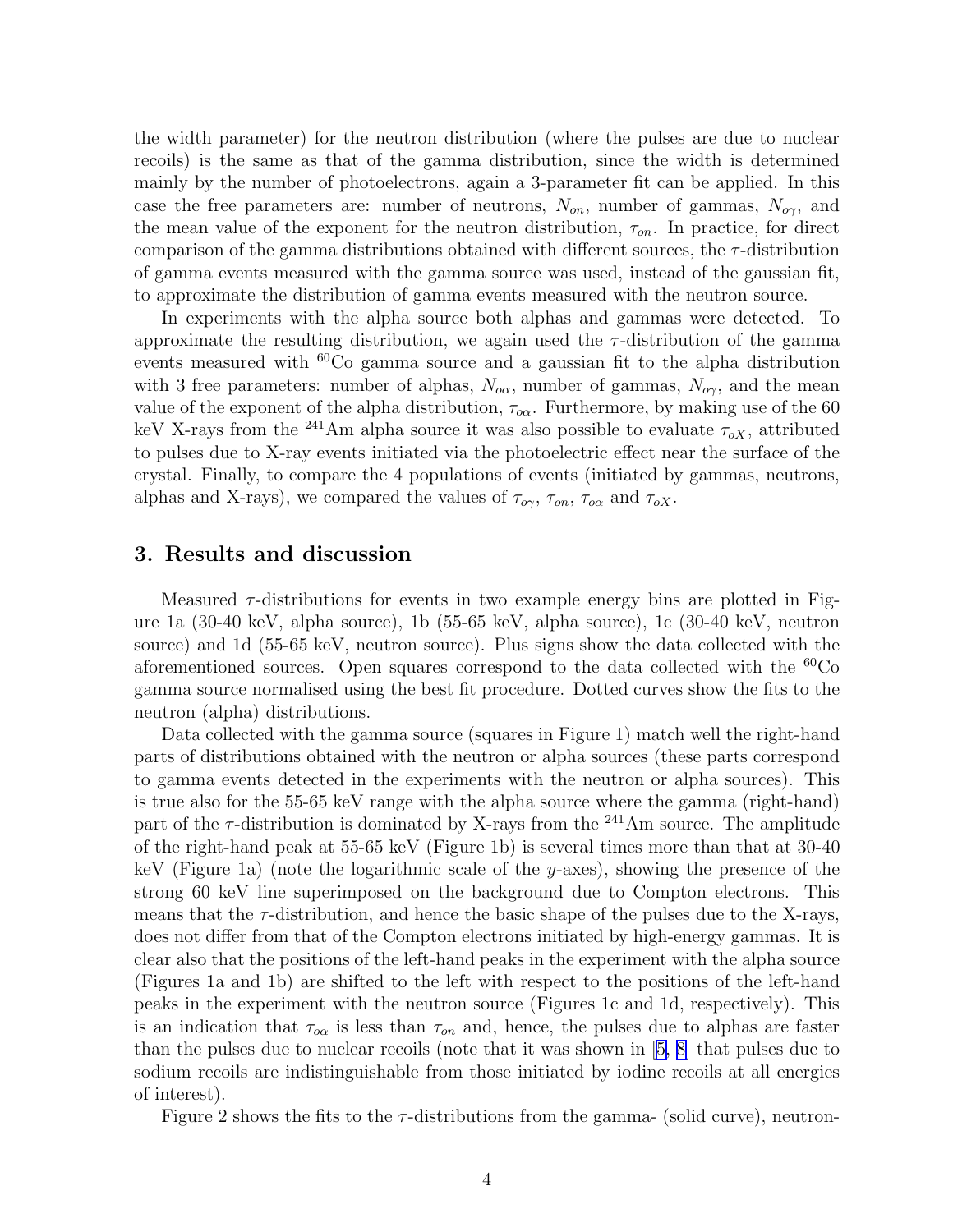<span id="page-5-0"></span>(dashed curve) and alpha- (dotted curve) induced events for the energy bin 30-40 keV. The total number of events in each case is normalised to unity.

The results are summarised quantitatively in terms of  $\tau_o$  in Table 1. The typical error in  $\tau_o$  is of the order of 2-5 ns (arising from the statistics of the fit), except for the first energy bin in the experiment with the alpha source where the error of  $\tau_{\alpha}$  is 15 ns - being higher due to the smaller number of detected alphas. The value of  $\tau_{\alpha X}$ , obtained from the fit to the right-hand peak of the  $\tau$ -distribution at 55-65 keV with the alpha source (see Figure 1), is  $322\pm2$  ns, in good agreement with the value of  $\tau_{\alpha\gamma}$  (2nd column of Table 1). However, this does not agree with the conclusion of [10], where the shapes of the pulses due to X-rays from an <sup>241</sup>Am source and Compton electrons from high-energy gammas were found to be different (the shape of the pulses due to X-rays was found to be similar to that of nuclear recoils). The values of  $\tau_{\alpha\alpha}$  (4th column of Table 1) are on average 10% smaller than those of  $\tau_{on}$  (3rd column of Table 1).

The values of  $\tau_o$  are known to vary from one crystal to another depending on the growth technology, Tl doping, temperature and other factors [1, 2, 3, 4, 5]. However, the ratios, for instance of  $\tau_{on}$  to  $\tau_{o\gamma}$  are known to be quasi-independent of the crystal for fixed energy and temperature (we found it to decrease from 0.80 down to 0.76 with increasing energy from 10 to 80 keV in the crystal with anomalous events, currently under operation in the Boulby mine). The ratios  $\tau_{on}/\tau_{on}$ ,  $\tau_{on}/\tau_{on}$  and  $\tau_{on}/\tau_{on}$  are shown in the 5th, 6th and 7th columns of Table 1, respectively. The first two slightly decrease with increasing energy, while  $\tau_{\alpha\alpha}/\tau_{\alpha n}$  remains almost constant. The average ratio is  $\langle \tau_{\alpha\alpha}/\tau_{\alpha n} \rangle$  $= 0.90 \pm 0.01$ . The ratio  $< \tau_{\text{oa}}/\tau_{\text{on}} >$  is higher than the ratio  $< \tau_{\text{oa}}/\tau_{\text{on}} > 0.79 \pm 0.04$ found for the anomalous fast events (pulses faster than recoil-like pulses) observed in the UKDMC experiment at Boulby mine [1, 7]. This suggest that the anomalous events are not produced by external high energy alphas degraded in energy by a non-scintillating layer of material, assuming the ratio  $\langle \tau_{\alpha\alpha}/\tau_{\alpha\alpha} \rangle$  does not depend on the crystal.

#### 4. Conclusions

The form of the pulses initiated by gammas, alphas, nuclear recoils and X-rays have been analysed in terms of the mean value,  $\tau_o$ , of the gaussian distribution of exponent indices (see eq. (1)). The value of  $\tau_{oX}$  of events initiated by X-rays (using the 60 keV line from an <sup>241</sup>Am source) was found to be the same as that of events induced by Compton electrons from high-energy gammas. The values of  $\tau_{\alpha\alpha}$  for alpha events are smaller (by  $\sim 10\%$  on average) than those of  $\tau_{on}$  for nuclear recoils induced by neutrons. However, the ratio of  $\tau_{\alpha\alpha}/\tau_{\alpha n}$  is higher than the corresponding ratio for the anomalous events to nuclear recoil events observed in the UKDMC experiment. This suggests that the anomalous events are not produced by external high energy alphas degraded in energy by a nonscintillating layer of material, assuming the ratio  $\tau_{\alpha}/\tau_{\alpha}$  does not depend on the crystal.

#### 5. Acknowledgements

The authors wish to thank for the support PPARC, Zinsser Analytic (J.E.M.), Hilger Analytical Ltd. (J.W.R.), Electron Tubes Ltd. (J.W.R.).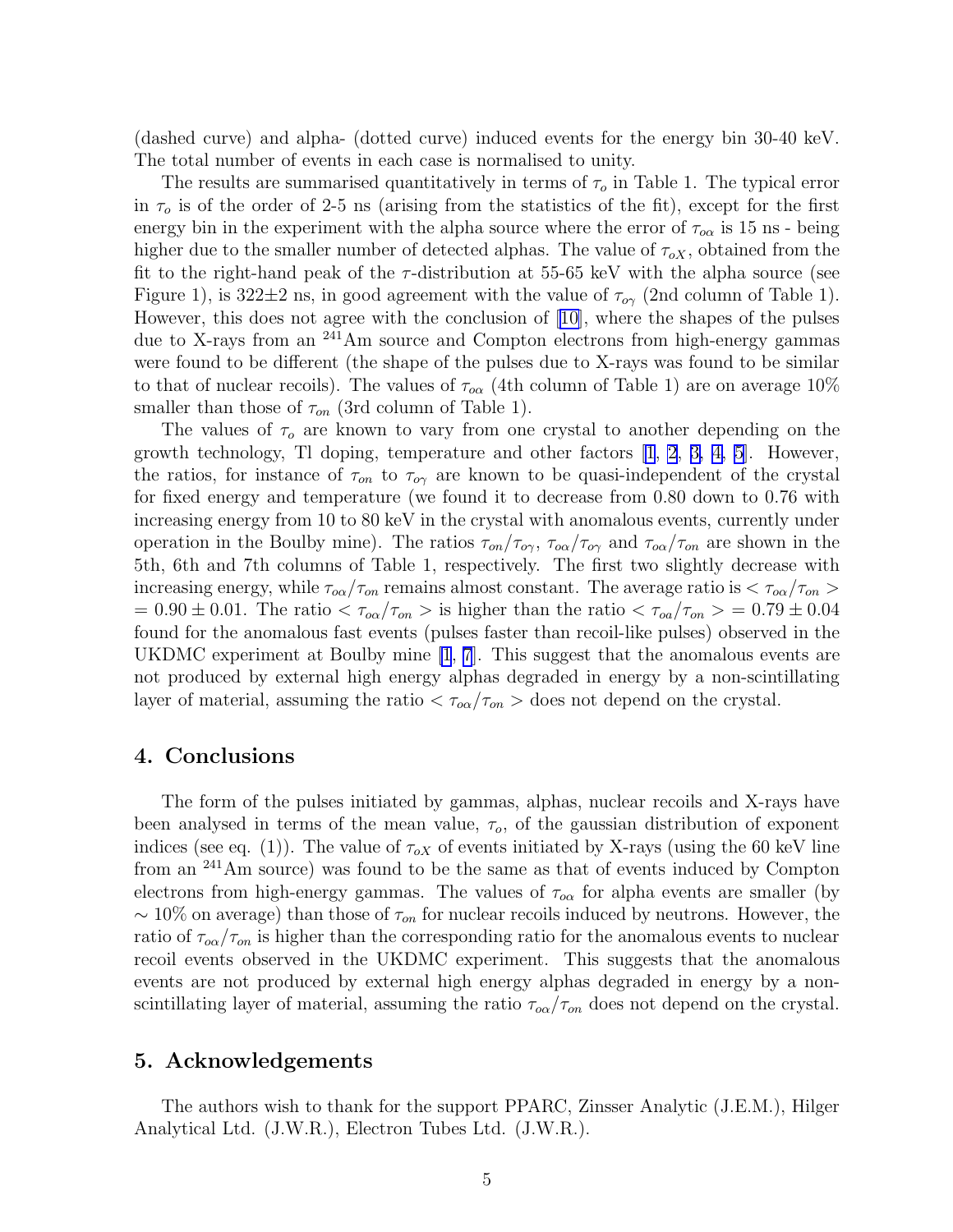# References

- [1] P. F. Smith et al. Phys. Rep. 307 (1998) 275.
- [2] G. Gerbier et al. Proc. 25th Rencontre de Moriond (Edition Frontieres, 1990), 469.
- [3] P. F. Smith et al. Phys. Lett. B, 379 (1996) 299.
- [4] R. Bernabei et al. Phys. Lett. B, 389 (1996) 757.
- [5] D. R. Tovey et al. Phys. Lett. B, 433 (1998) 150.
- [6] J. J. Quenby et al. Phys. Lett. B, 351 (1995) 70.
- [7] N. J. C. Spooner et al. Proc. 2nd Intern. Workshop on the Identification of Dark Matter (IDM'98, Buxton, UK, 7-11 September, 1998), to be published.
- [8] D. R. Tovey. Ph. D. Thesis, University of Sheffield (1998).
- [9] D. R. Tovey et al. Proc. 2nd Intern. Workshop on the Identification of Dark Matter (IDM'98, Buxton, UK, 7-11 September, 1998), to be published.
- [10] G. Gerbier et al. Preprint DAPNIA/SPP 98-11 (1998), submitted to Astroparticle Physics.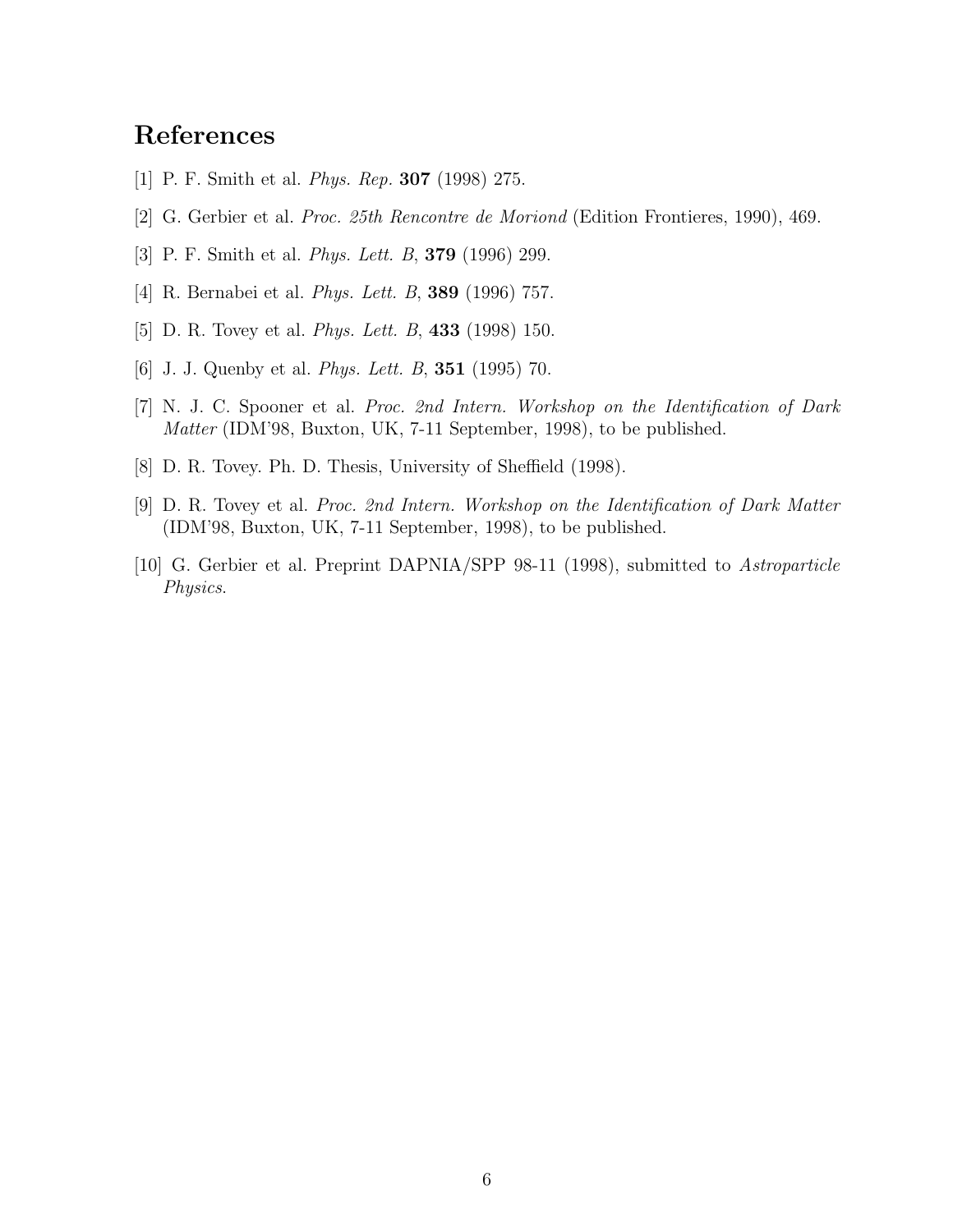Table 1: Mean values,  $\tau_o$ , of gaussian distributions (see eq. (1)) for gamma- (column 2), neutron- (column 3) and alpha- (column 4) induced events, and ratios of the mean values (columns 5, 6 and 7). The typical errors are 2-5 ns (in  $\tau_o$ , see text for details) and 0.02 (in the ratios).

| Energy, keV | $\tau_{o\gamma}$ , ns | $\tau_{on}$ , ns | $\tau_{o\alpha}$ , ns | $\tau_{on}/\tau_{o\gamma}$ | $\tau_{o\alpha}/\tau_{o\gamma}$ | $\tau_{o\alpha}/\tau_{on}$ |
|-------------|-----------------------|------------------|-----------------------|----------------------------|---------------------------------|----------------------------|
| $10 - 20$   | 292                   | 242              | 220                   | 0.83                       | 0.75                            | 0.91                       |
| $20 - 30$   | 307                   | 242              | 220                   | 0.79                       | 0.72                            | 0.91                       |
| $30 - 40$   | 314                   | 241              | 219                   | 0.77                       | 0.70                            | 0.91                       |
| $40 - 50$   | 318                   | 240              | 218                   | 0.75                       | 0.69                            | 0.91                       |
| $50 - 60$   | 320                   | 240              | 214                   | 0.75                       | 0.67                            | 0.89                       |
| 60-70       | 320                   | 240              | 214                   | 0.75                       | 0.67                            | 0.89                       |
| 70-80       | 321                   | 240              | 215                   | 0.75                       | 0.67                            | 0.90                       |
| 80-90       | 322                   | 239              | 216                   | 0.74                       | 0.67                            | 0.90                       |
| 90-100      | 322                   | 238              | 216                   | 0.74                       | 0.67                            | 0.91                       |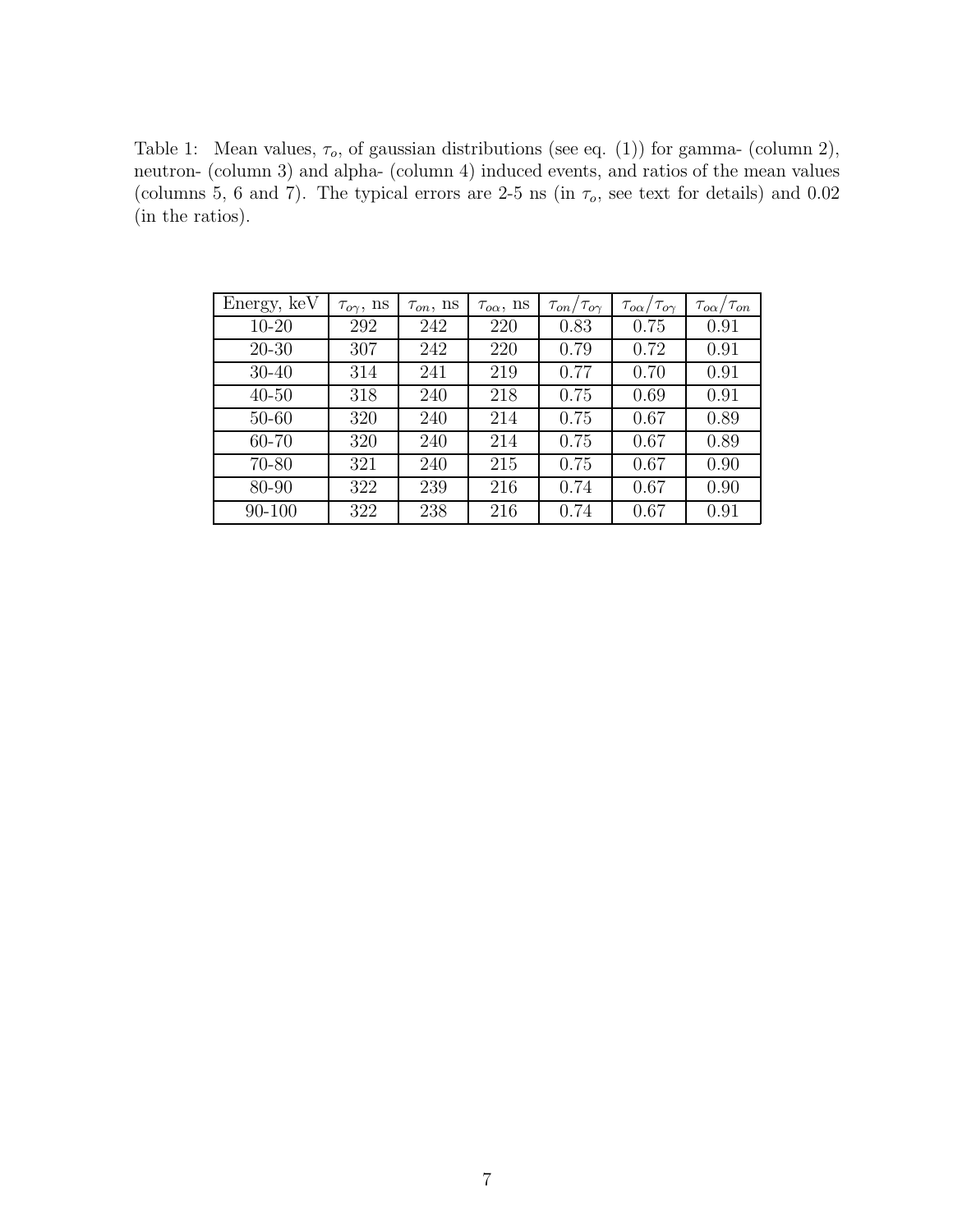

Figure 1:  $\tau$ -distributions for events collected with different sources: a) alpha source, measured energy 30-40 keV; b) alpha source, measured energy 55-65 keV; c) neutron source, measured energy 30-40 keV; d) neutron source, measured energy 55-65 keV. Plus signs show the data collected with the aforementioned sources. Open squares correspond to the measured distribution of Compton electrons (from <sup>60</sup>Co events) normalised using the best fit procedure. Dotted curves are the best fits to the left-hand parts of the distributions (alpha or neutron induced events).